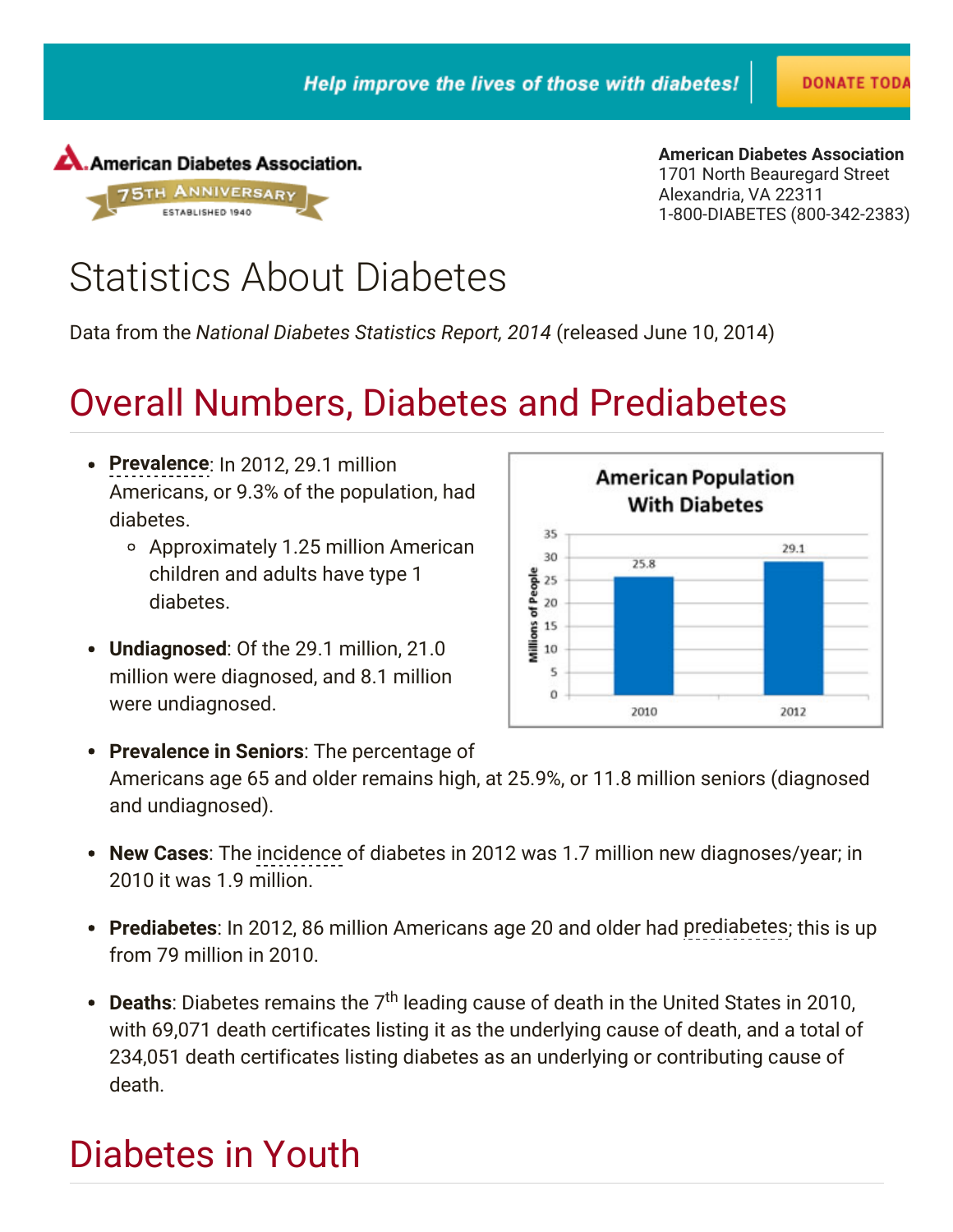- About 208,000 Americans under age 20 are estimated to have diagnosed diabetes, approximately 0.25% of that population.
- In 2008–2009, the annual incidence of diagnosed diabetes in youth was estimated at 18,436 with type 1 diabetes, 5,089 with type 2 diabetes.

# Diabetes by Race/Ethnicity

#### The rates of diagnosed diabetes by race/ethnic background are:

- 7.6% of non-Hispanic whites
- 9.0% of Asian Americans (http://www.diabetes.org/in-my[community/awareness-programs/aanhpi/\)](http://www.diabetes.org/in-my-community/awareness-programs/aanhpi/)
- 12.8% of Hispanics (http://www.diabetes.org/in-my[community/awareness-programs/latino](http://www.diabetes.org/in-my-community/awareness-programs/latino-programs/)programs/)
- 13.2% of non-Hispanic blacks (http://www.diabetes.org/in-my[community/awareness-programs/african](http://www.diabetes.org/in-my-community/awareness-programs/african-american-programs/)american-programs/)



15.9% of American Indians/Alaskan Natives (http://www.diabetes.org/in-my[community/awareness-programs/american-indian-programs/\)](http://www.diabetes.org/in-my-community/awareness-programs/american-indian-programs/)

The breakdown among Asian Americans:

- 4.4% for Chinese
- 11.3% for Filipinos
- 13.0 for Asian Indians
- 8.8% for other Asian Americans.

The breakdown among Hispanic adults:

- 8.5% for Central and South Americans
- 9.3% for Cubans
- 13.9% for Mexican Americans
- 14.8% for Puerto Ricans.

### Deaths

Diabetes was the seventh leading cause of death in the United States in 2010 based on the 69,071 death certificates in which diabetes was listed as the underlying cause of death. In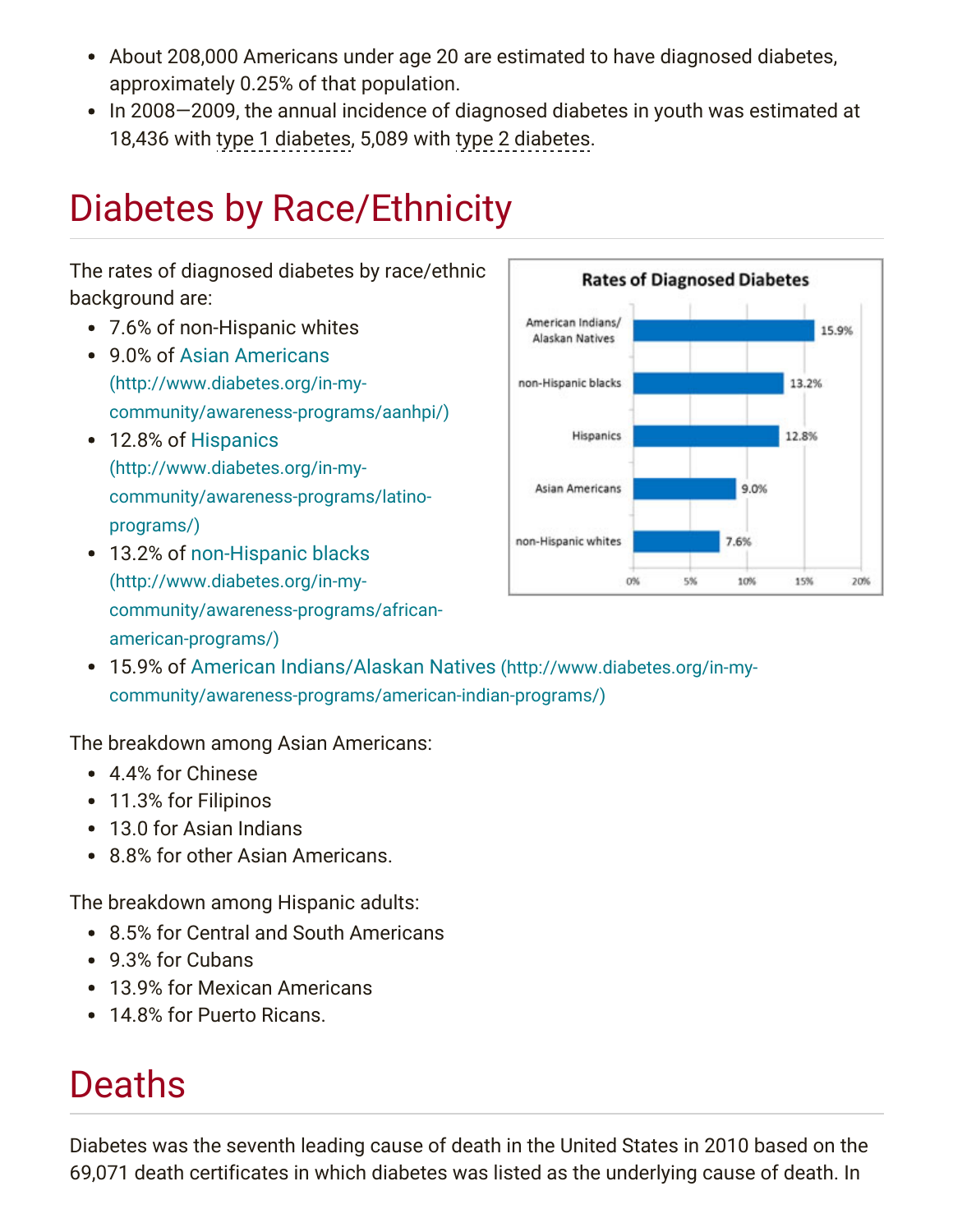2010, diabetes was mentioned as a cause of death in a total of 234,051 certificates.

Diabetes may be underreported as a cause of death. Studies have found that only about 35% to 40% of people with diabetes who died had diabetes listed anywhere on the death certificate and about 10% to 15% had it listed as the underlying cause of death.

# Complications/Co-Morbid Conditions

- Hypoglycemia: In 2011, about 282,000 emergency room visits for adults aged 18 years or older had hypoglycemia as the first-listed diagnosis and diabetes as another . diagnosis
- Hypertension: In 2009-2012, of adults aged 18 years or older with diagnosed diabetes, 71% had blood pressure greater than or equal to 140/90 millimeters of mercury or used prescription medications to lower high blood pressure.
- Dyslipidemia: In 2009-2012, of adults aged 18 years or older with diagnosed diabetes, 65% had blood LDL [\(http://win.niddk.nih.gov/publications/AthruL.htm#ldl\)](http://win.niddk.nih.gov/publications/AthruL.htm#ldl) cholesterol greater than or equal to 100 mg/dl or used cholesterol-lowering medications.
- CVD Death Rates: In 2003–2006, after adjusting for population age differences, cardiovascular disease death rates were about 1.7 times higher among adults aged 18 years or older with diagnosed diabetes than among adults without diagnosed diabetes.
- Heart Attack Rates: In 2010, after adjusting for population age differences, hospitalization rates for heart attack were 1.8 times higher among adults aged 20 years or older with diagnosed diabetes than among adults without diagnosed diabetes.
- Stroke: In 2010, after adjusting for population age differences, hospitalization rates for stroke were 1.5 times higher among adults with diagnosed diabetes aged 20 years or older compared to those without diagnosed diabetes.
- Blindness and Eye Problems: In 2005-2008, of adults with diabetes aged 40 years or older, 4.2 million (28.5%) people had diabetic retinopathy, damage to the small blood vessels in the retina that may result in loss of vision.
- Kidney Disease: Diabetes was listed as the primary cause of kidney failure in 44% of all new cases in 2011.
- In 2011, 49,677 people of all ages began treatment for kidney failure due to diabetes.
- In 2011, a total of 228,924 people of all ages with kidney failure due to diabetes were living on chronic dialysis or with a kidney transplant.
- Amputations: In 2010, about 73,000 non-traumatic lower-limb amputations were performed in adults aged 20 years or older with diagnosed diabetes.
- About 60% of non-traumatic lower-limb amputations among people aged 20 years or older occur in people with diagnosed diabetes.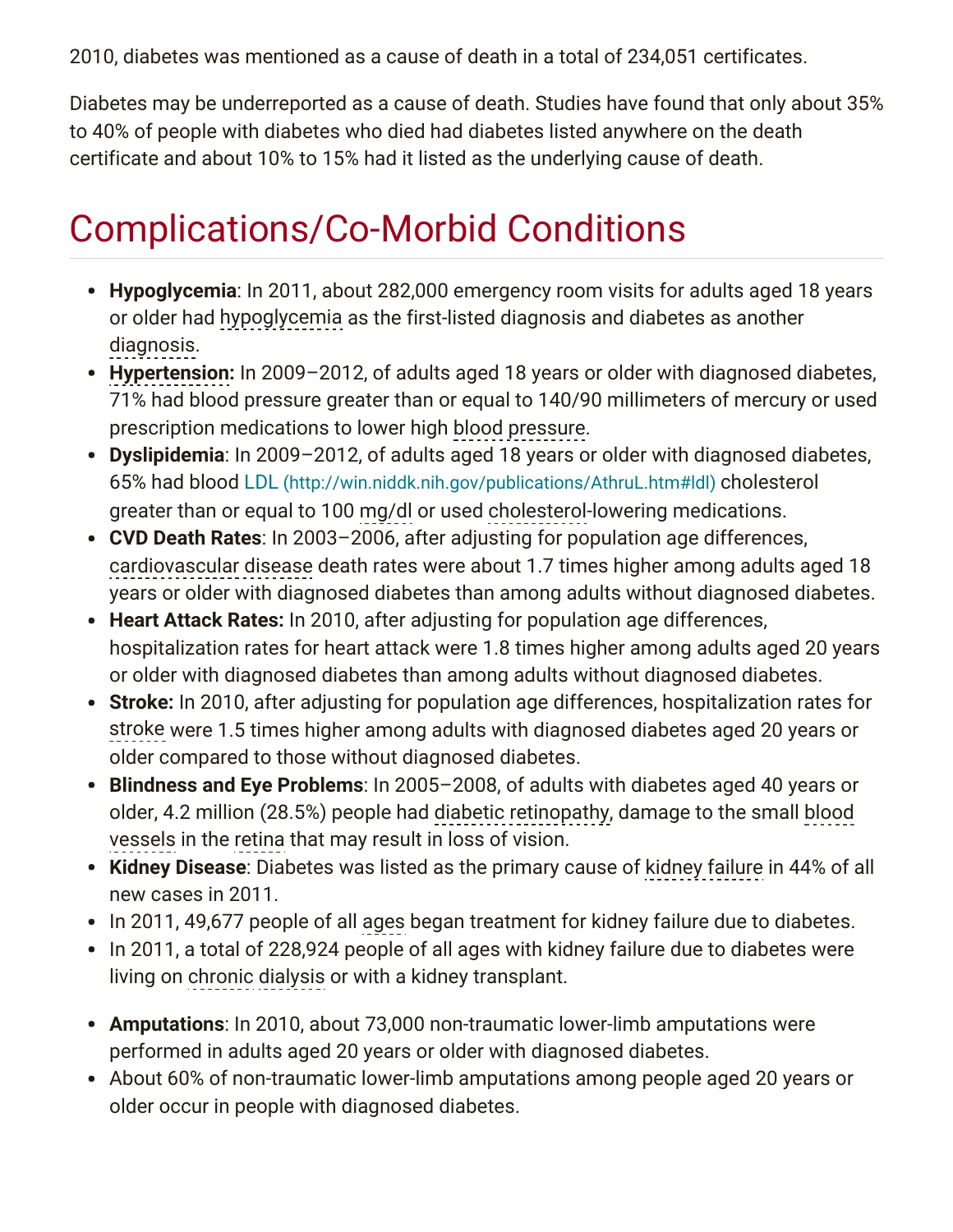### Cost of Diabetes

Updated March 6, 2013

- \$245 billion: Total costs of diagnosed diabetes in the United States in 2012
- \$176 billion for direct medical costs
- \$69 billion in reduced productivity

After adjusting for population age and sex differences, average medical expenditures among people with diagnosed diabetes were 2.3 times higher than what expenditures would be in the absence of diabetes.

Read more about the results of our study "Economic Costs of Diabetes in the U.S. in 2012." [\(http://professional.diabetes.org/News\\_Display.aspx?TYP=9&CID=91943&loc=ContentPage](http://professional.diabetes.org/News_Display.aspx?TYP=9&CID=91943&loc=ContentPage-statistics)statistics)

# For Additional Information

See the infographic, A Snapshot: Diabetes in America (http://www.diabetes.org/diabetes[basics/statistics/cdc-infographic.html\)](http://www.diabetes.org/diabetes-basics/statistics/cdc-infographic.html) .

See our Fast Facts PDF [\(http://professional.diabetes.org/ResourcesForProfessionals.aspx?](http://professional.diabetes.org/ResourcesForProfessionals.aspx?cid=91777&loc=dorg-statistics) cid=91777&loc=dorg-statistics) .

These statistics and additional information can be found in the National Diabetes Statistics Report, 2014 [\(http://www.cdc.gov/diabetes/pubs/statsreport14.htm?](http://www.cdc.gov/diabetes/pubs/statsreport14.htm?loc=americandiabetesassociation) loc=americandiabetesassociation) , the most recent comprehensive assessment of the impact of diabetes in the United States, jointly produced by the CDC, NIH, ADA, and other organizations.

Last Reviewed: May 18, 2015 Last Edited: May 18, 2015



Articles from Diabetes Forecast® magazine: [\(http://www.diabetesforecast.org\)](http://www.diabetesforecast.org/)